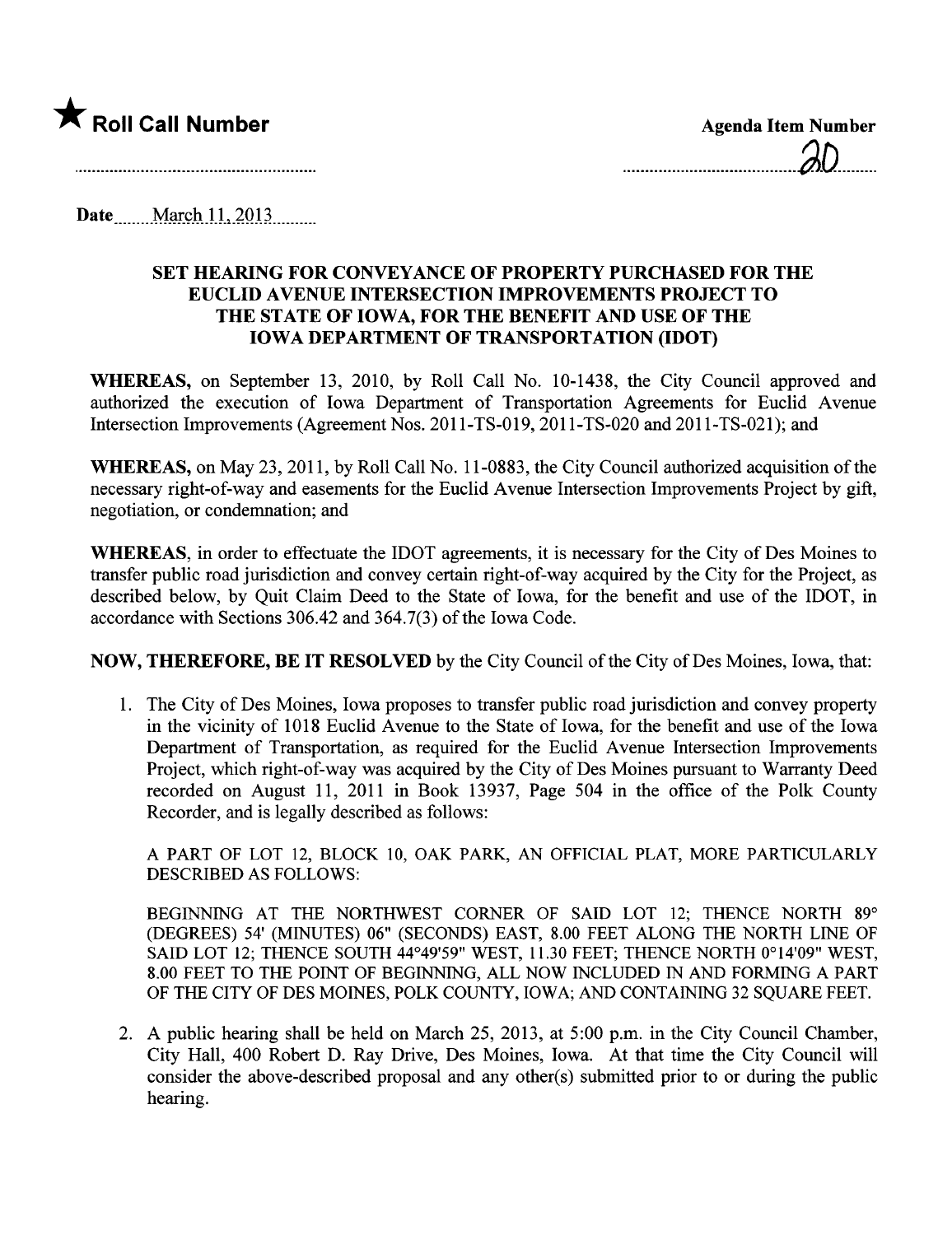|  | <b>K</b> Roll Call Number |  |
|--|---------------------------|--|
|  |                           |  |

Date \_\_\_\_\_ March 11, 2013

- 3. The City Clerk is hereby authorized and directed to publish notice of said proposal and hearing in the form hereto attached, all in accordance with Section 362.3 of the Iowa Code.
- 4. There will be no proceeds associated with the conveyance of this property.

Moved by to adopt.

APPROVED AS TO FORM:<br>  $\iiint_{\mathcal{U}} \iint_{\mathcal{U}} \iint_{\mathcal{U}} \iint_{\mathcal{U}} \iint_{\mathcal{U}} \iint_{\mathcal{U}} \iint_{\mathcal{U}} \iint_{\mathcal{U}}$ 

Assistant City Attorney

| м | ٠,<br>L |
|---|---------|
|---|---------|

| <b>COUNCIL ACTION</b> | <b>YEAS</b> | <b>NAYS</b> | <b>PASS</b> | <b>ABSENT</b>   | <b>CERTIFICATE</b>                                                                                                                                     |
|-----------------------|-------------|-------------|-------------|-----------------|--------------------------------------------------------------------------------------------------------------------------------------------------------|
| <b>COWNIE</b>         |             |             |             |                 |                                                                                                                                                        |
| <b>COLEMAN</b>        |             |             |             |                 | I, DIANE RAUH, City Clerk of said City hereby                                                                                                          |
| <b>GRIESS</b>         |             |             |             |                 | certify that at a meeting of the City Council of<br>said City of Des Moines, held on the above date,<br>among other proceedings the above was adopted. |
| <b>HENSLEY</b>        |             |             |             |                 |                                                                                                                                                        |
| <b>MAHAFFEY</b>       |             |             |             |                 |                                                                                                                                                        |
| <b>MEYER</b>          |             |             |             |                 | IN WITNESS WHEREOF, I have hereunto set my                                                                                                             |
| <b>MOORE</b>          |             |             |             |                 | hand and affixed my seal the day and year first<br>above written.                                                                                      |
| <b>TOTAL</b>          |             |             |             |                 |                                                                                                                                                        |
| <b>MOTION CARRIED</b> |             |             |             | <b>APPROVED</b> |                                                                                                                                                        |
|                       |             |             |             | Mayor           | <b>City Clerk</b>                                                                                                                                      |
|                       |             |             |             |                 |                                                                                                                                                        |